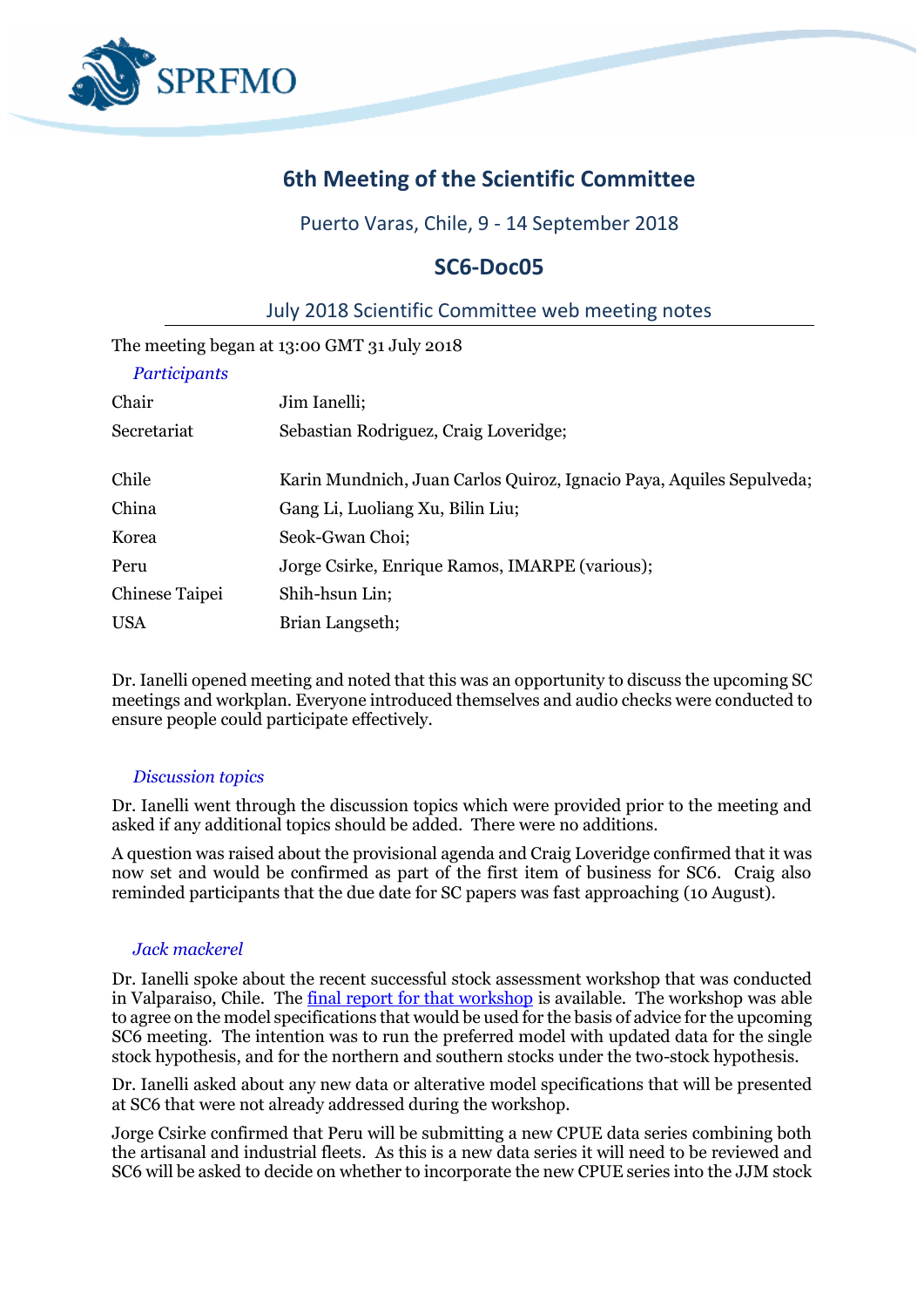assessment. Peru would provide a section on the CPUE series in their annual report and Jorge believed that the changes would likely be minor as the industrial fleet tends to dominate the fishery (noting their recent inactivity).

Juan Carlos Quiroz from Chile confirmed that they will be submitting an update of their CPUE series for the industrial fleet. They will also present a spatial CPUE analysis on how the fleet is moving in relation to the Jack mackerel population/available habitat in Chilean waters. This paper was intended to show current developments in spatial CPUE for future stock assessment consideration. They were continuing their work on age/growth.

Craig reminded Jack mackerel nations to complete the SC developed Age/Length frequency templates and the survey/CPUE templates to help with the inputs into the jjm assessment.

#### *Deepwater*

Dr. Ianelli referred to a large list of provisional papers provided by New Zealand/Australia and commented that the SC will need to devote a substantial amount of its time for Deepwater topics as the work plan was quite extensive.

#### *Squid*

Dr. Ianelli ask about intended squid papers. Three separate provisional assessments were planned to be presented.

Peru will present an updated paper on the biological features of the population and an assessment methodology. The assessment method is based upon the results of a workshop that was held in Peru in June to assess squid within Peru's waters and the model that was developed is flexible enough to be applied in the SPRFMO Area. The model was developed using a New Zealand product (CASAL) and Patrick Cordue was invited to attend the workshop as an expert on that type of assessment. Peru hopes that the model will be used in the SPRFMO Area and requested that the SC consider supporting Mr. Cordue participation in SC6 to explain the model/method.

Craig confirmed that the 5k which had been set aside for Squid related research last year has not yet been spent nor committed. There was a discussion about the merits of using the 5k as Peru suggested. Members were generally supportive and felt it would be good to have the data in a repository (ie start to combine the work being done separately in China, Chile and Peru). Peru was happy to share the details of paper (uses 2001-07 information) and use a shared depository. A concern was raised that the size of the available money was not large, and it would be preferable to have a reasonable budget to support squid research. Chile was particularly interested in the discussion around the different assessment approaches and hoped that Mr. Cordue can contribute to that important discussion and this received general support.

Dr. Ianelli suggested that the offer of 5k be extended to facilitate Mr. Cordue's participation subject to his agreement to compare the various assessment approaches; there were no objections.

D. Li congratulated Peru on their work and expressed his interest in discussing it in more detail. China will present a paper on standard procedures for sampling and DNA analysis and also a size-structured assessment in AD model builder (previously applied to a short-lived lobster species in the USA).

Dr. Payá said that Chile will be sharing its experiences with conducting assessments for Jumbo squid using an in-season depletion model, a paper on population structure and a simulation study used to investigate patterns of recruitment for future MSE.